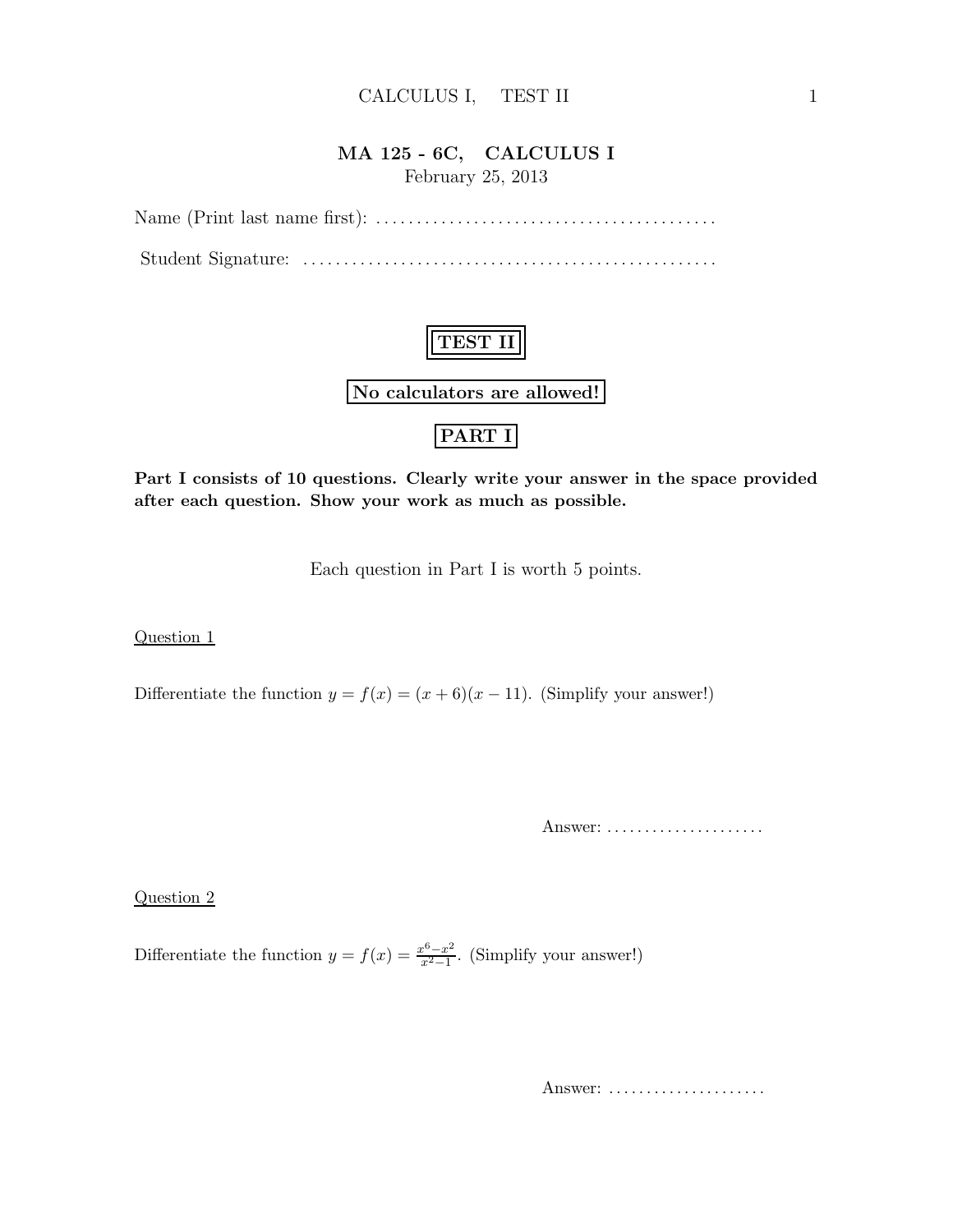#### Question 3

Find  $f'(x)$  if  $y = f(x) = x^4 \sec(x)$ .

Answer: ..................

#### Question 4

Differentiate the function  $y = f(x) = \frac{x^5 + 1}{x^5 - 1}$  $\frac{x^{\circ}+1}{x^{5}-1}$ . Simplify your answer!

Answer: ..................

#### Question 5

Differentiate the function  $y = f(x) = \csc(x^4 - 1)$ .

Answer: ......................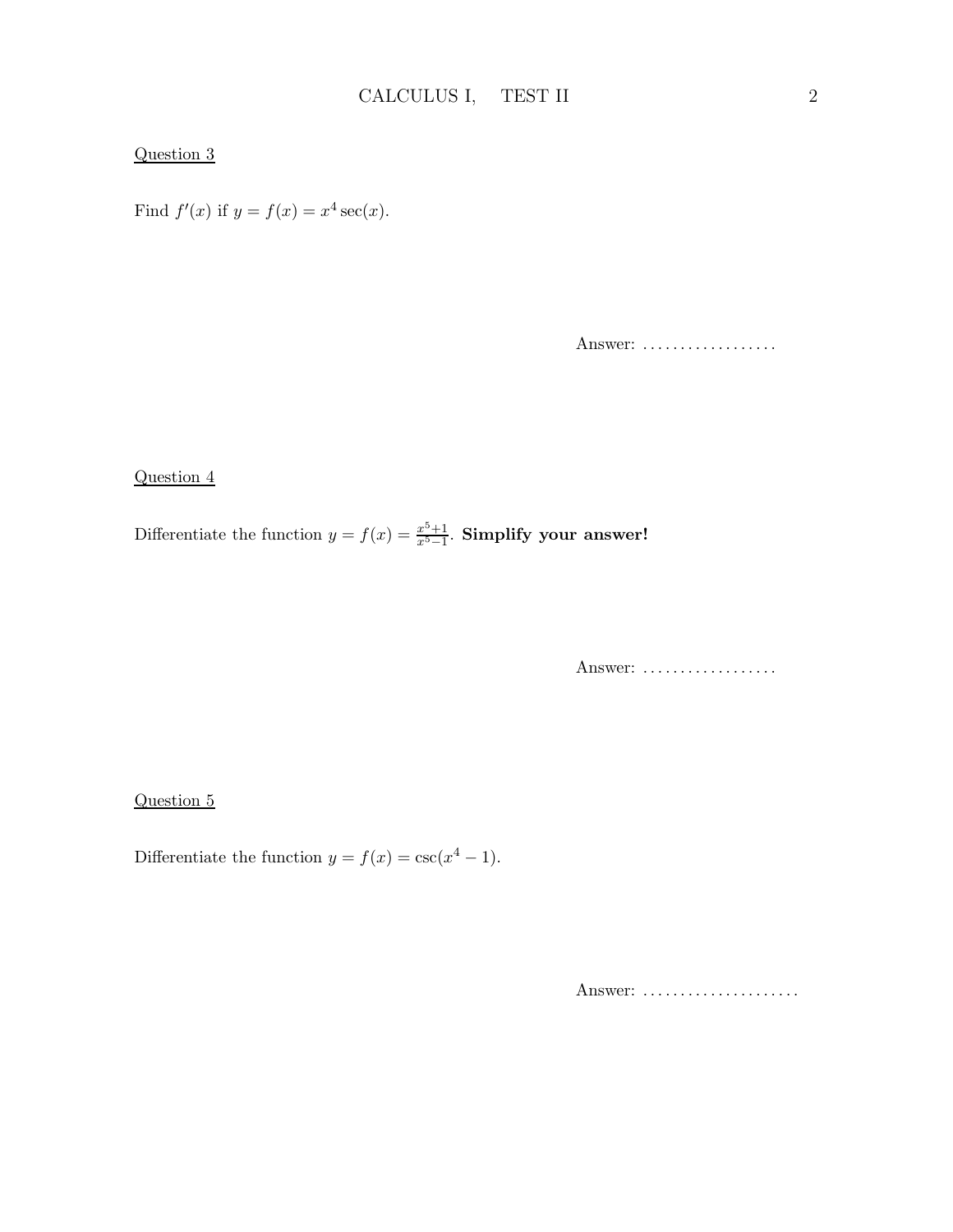#### Question 6

Find  $y' = \frac{dy}{dx}$  if  $x^5 + y^5 + 3xy = 0$ .

Answer: ......................

Question 7

If  $A = 4\pi r^2$  is the surface area a round sphere of radius r. Find  $\frac{dA}{dt}$  when  $r = 10$  and  $\frac{dr}{dt} = -3$ .

Question 8

Answer: ......................

Find all values x in the domain of the function  $y = f(x) = (x^2 - 4)^8$  where the tangent line at the point  $(x, f(x))$  is horizontal.

Question 9

Answer: ......................

Differentiate the function  $y = \sqrt[5]{x^4 - x^2 + 4x}$ .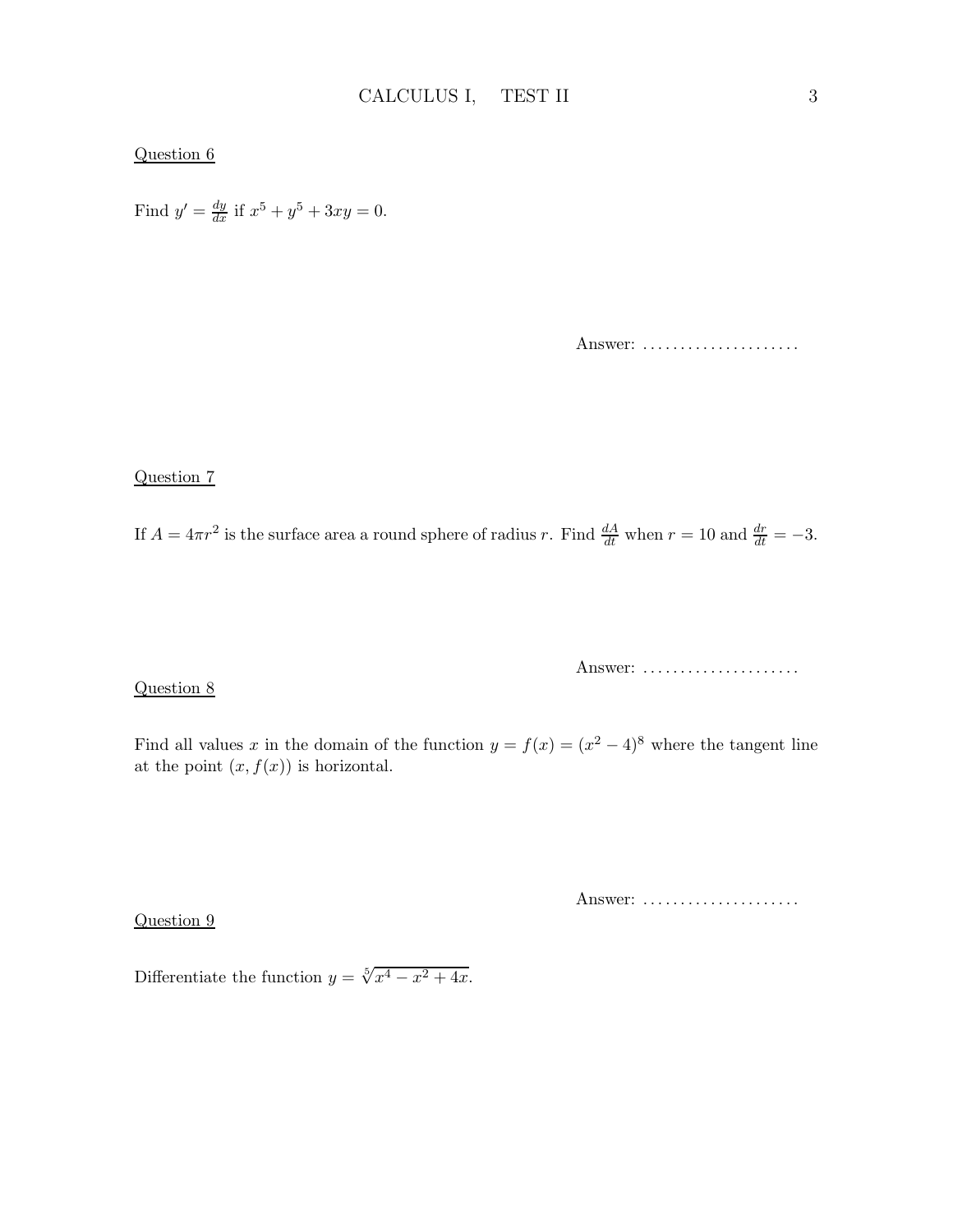Answer: ......................

Question 10

If  $s(t) = t \cos(t^2)$  is the position of a particle at time t, find the velocity at time  $t = \sqrt{\pi}$ .

Answer: ..........................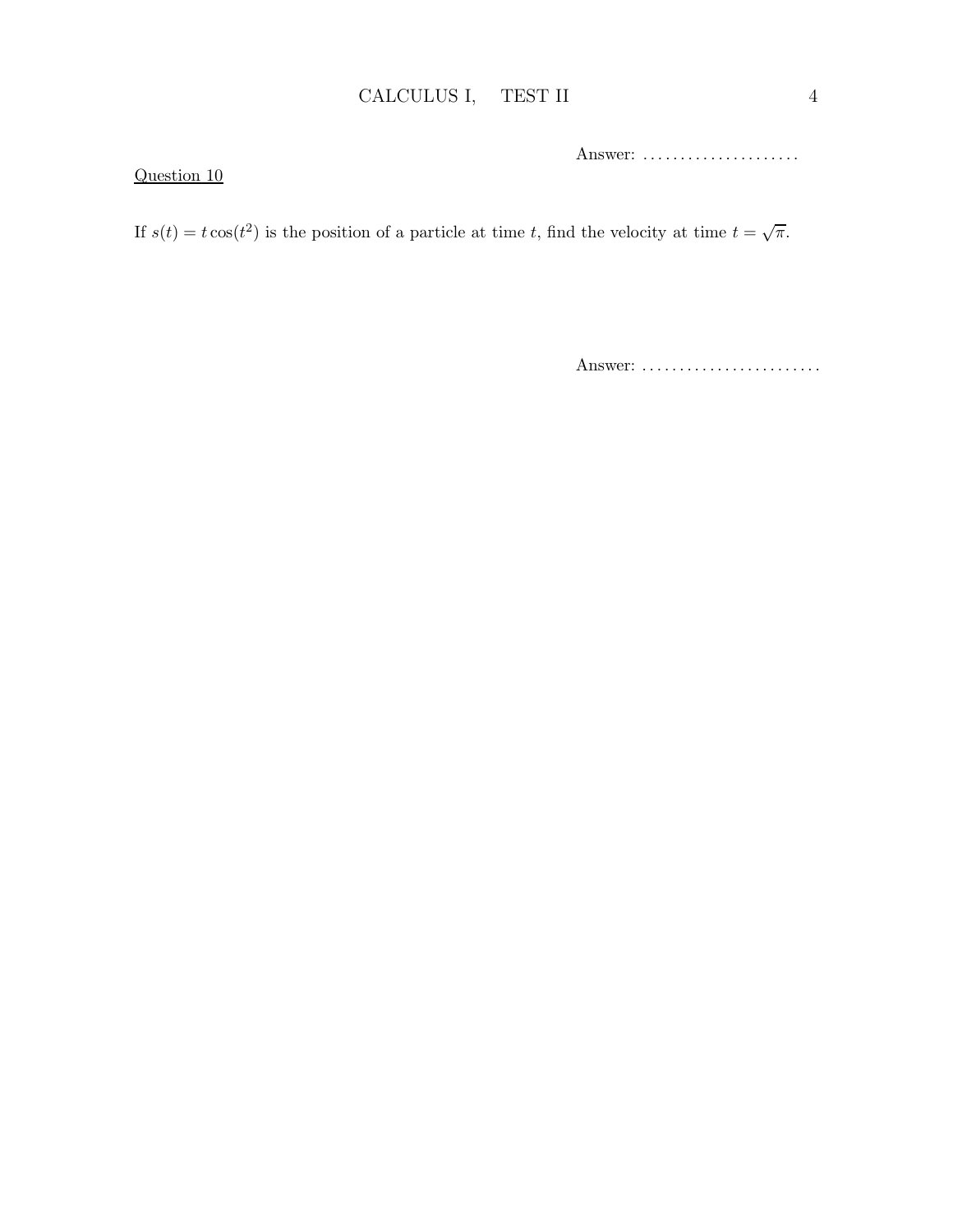#### PART II

#### Each problem is worth 10 points.

Part II consists of 5 problems. You must show your work on this part of the test to get full credit. Displaying only the final answer (even if correct) without the relevant steps will not get full credit.

### Problem 1

Find the equation of the tangent line to the graph of the function  $y = f(x) = 5x \cos(x + \pi)$ at the point with  $x = 0$ .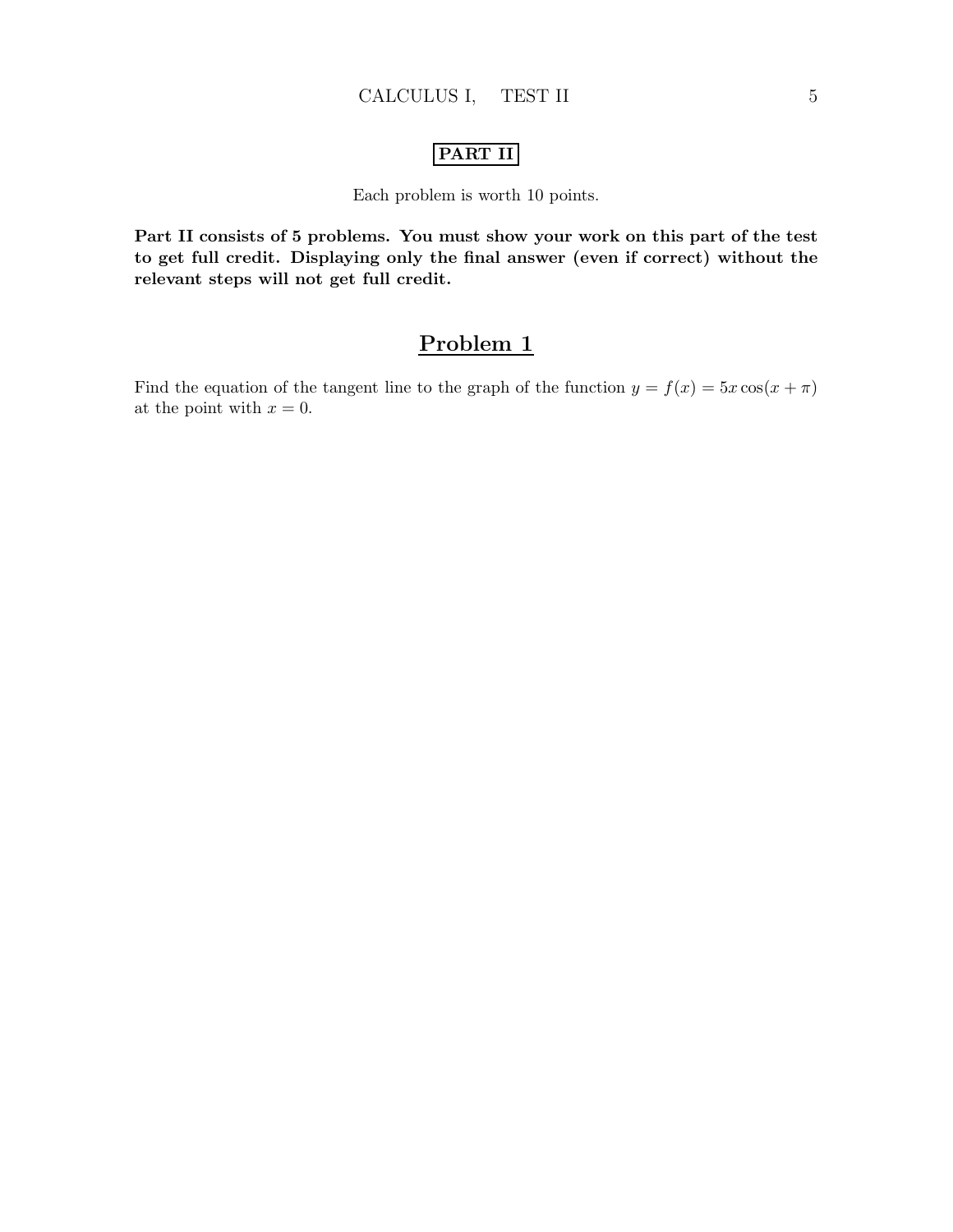Find  $y' = \frac{dy}{dx}$  if  $x^4 + xy + y^4 = \sin(xy)$ .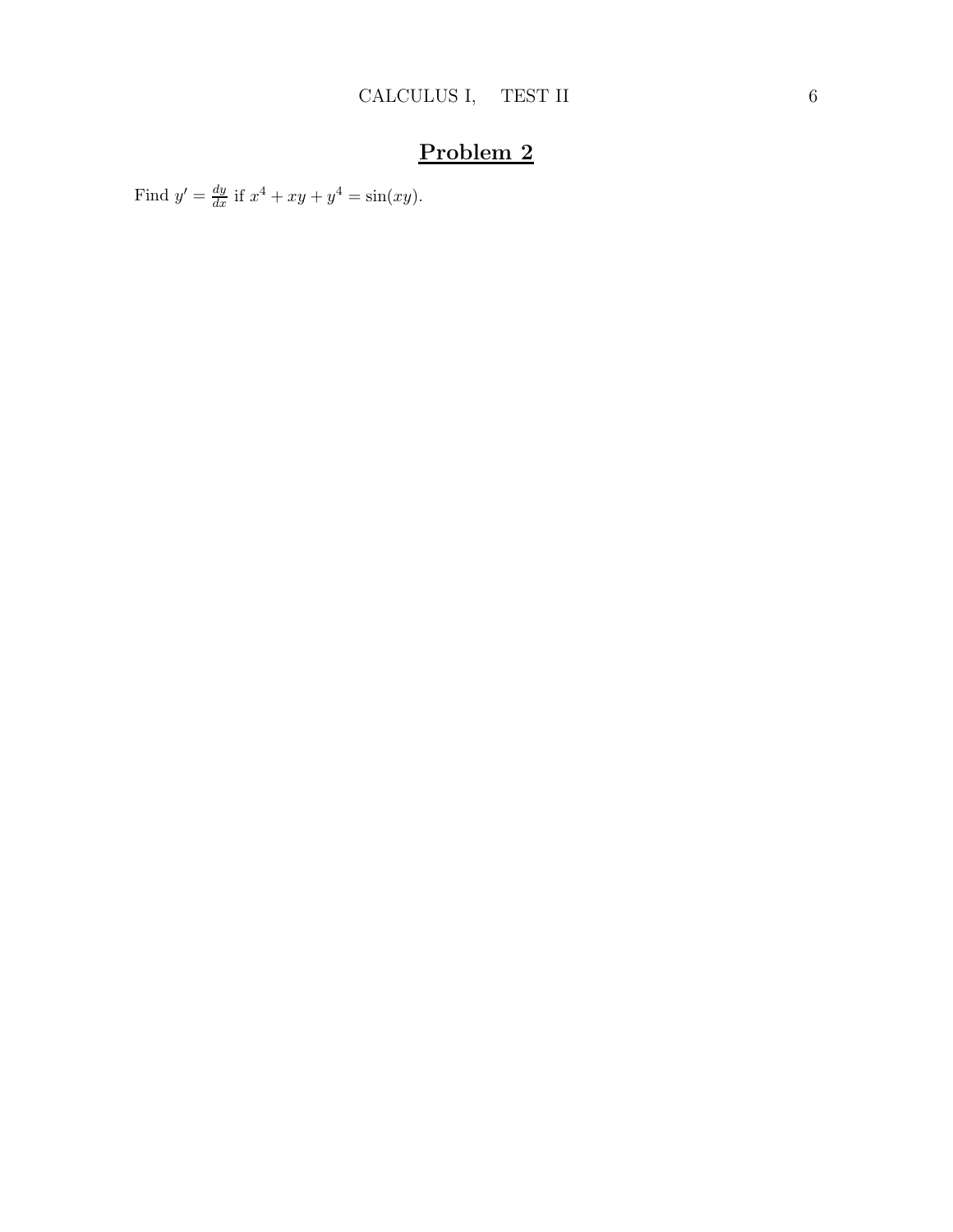Find all x-coordinates of points on the graph of  $f(x) = (3x+2)^{100}(x-3)^{50}$  where the tangent line is horizontal. [Hint: factor the derivative.]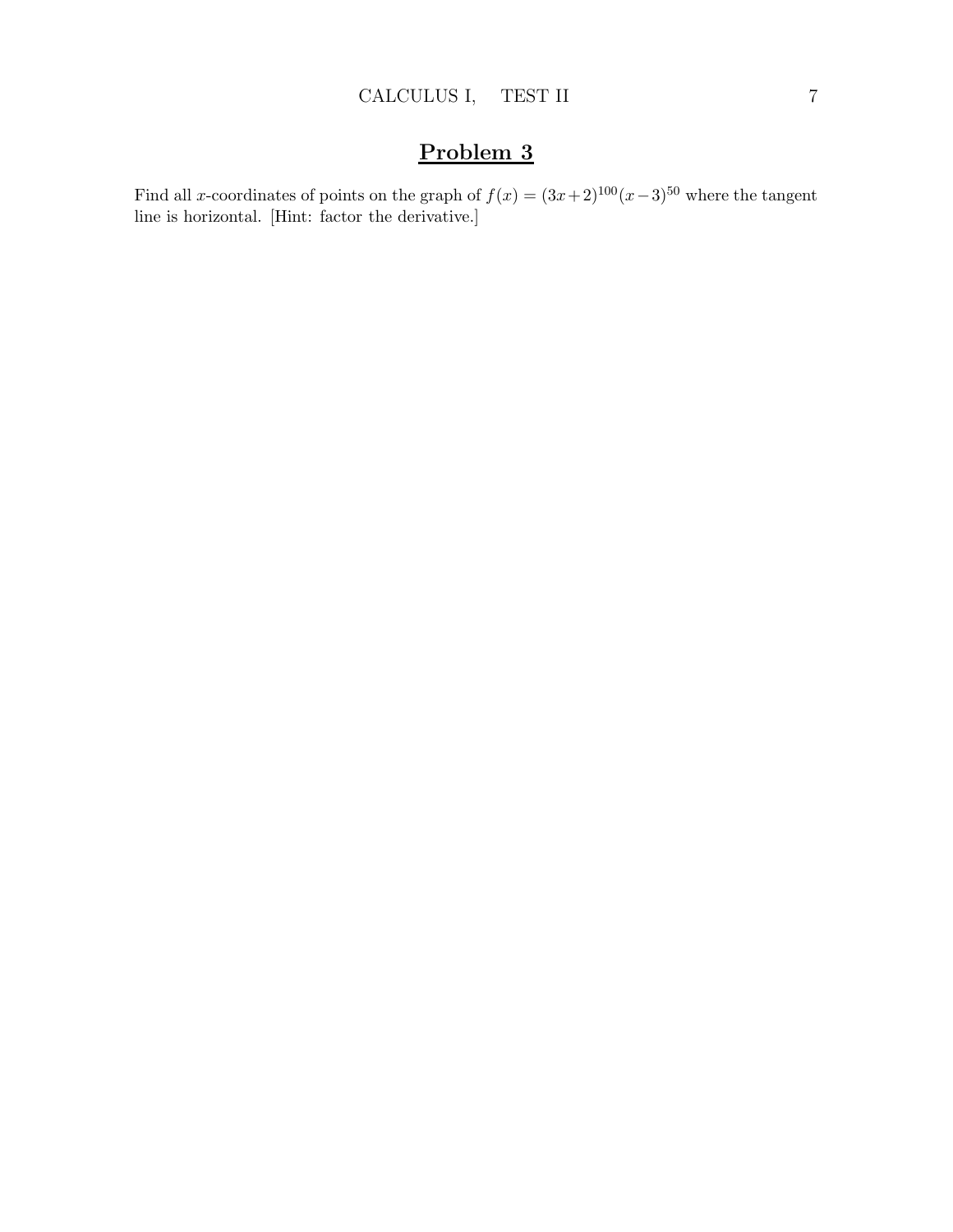The car A is heading straight North from Las Vegas at the speed of 60 mi/h, whereas car B is heading straight from the East of Las Vegas toward that city at the speed of 40 mi/h. At what rate is the distance between the two cars changing when both of them are 50 miles away from the city?